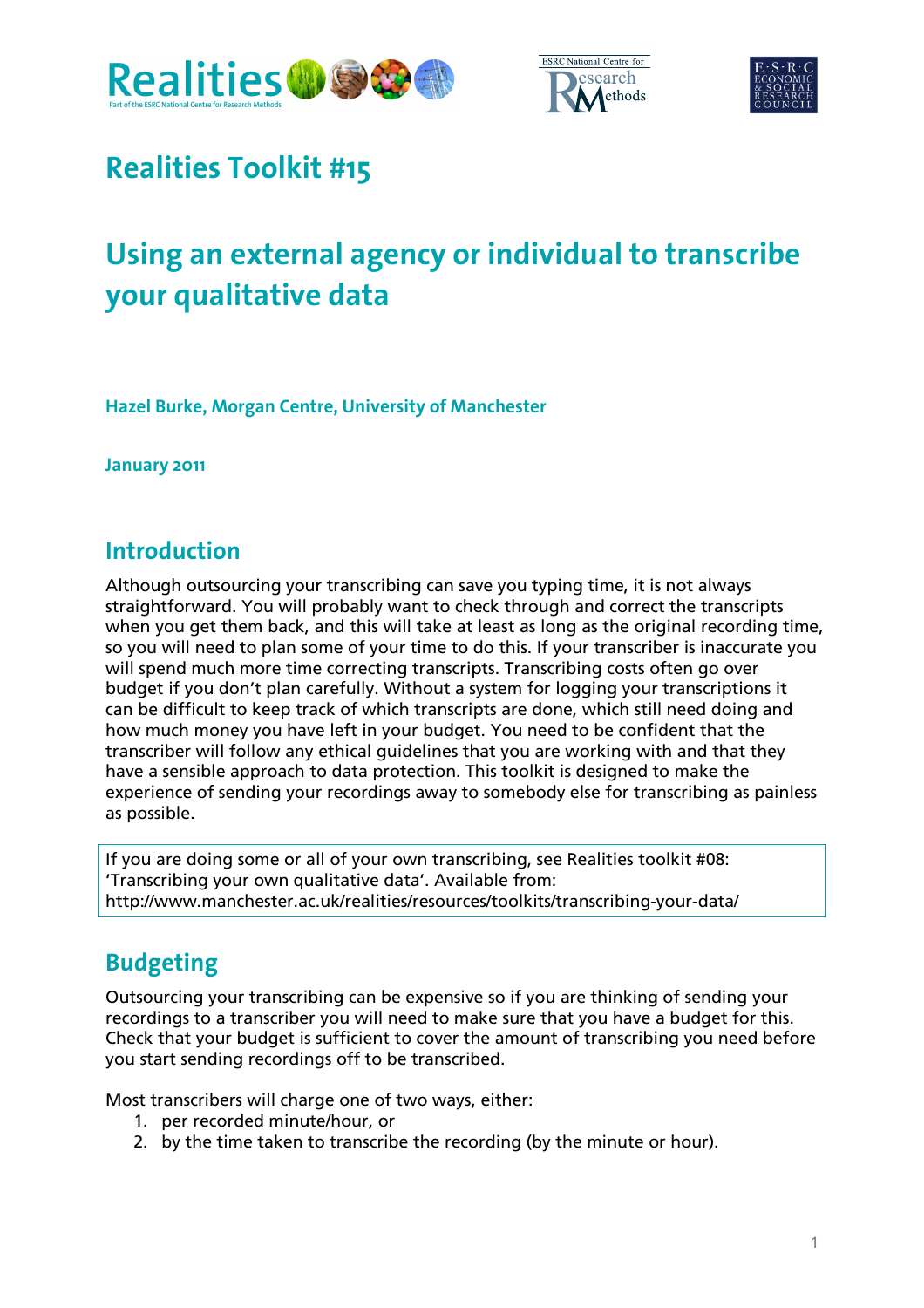The first option seems to be the most common, and it also has the advantage that you know what the costs will be before you send your recordings away to be transcribed. Individuals offering a transcribing service often prefer to charge an hourly rate for their work. If you find a reliable person this system can work out well and result in consistent transcripts because they are all done by the same person. It can also end up being slightly cheaper than using a transcribing agency, though you might experience 'bottlenecks' receiving finished transcripts if you send off recordings all at once. It does, however, make estimating costs in advance a bit more difficult. If you are considering using an agency or individual that charges an hourly rate for their time, you might like to send one recording, or part of a recording, so you can get an idea of costs before you send a big batch.



#### Our transcription costs calculator will help you estimate the total transcription costs for your project (takes a minute or two to fill in, but can save a lot of stress later). From: www.manchester.ac.uk/realities/resources/toolkits

When you are doing your budget, speak to your potential transcriber and check that you have included all the costs. Once you have had this discussion, make sure that you confirm the details in writing so that any misunderstandings can be cleared up. Some useful questions to ask are:

- Is VAT included if applicable?
- Is there a supplementary charge to transcribe poor quality recordings? If this is the case, then ask to be told in advance if this supplementary charge will be applied.
- Is there a supplementary charge for more than one interviewee?
- Is there a supplementary charge for a quick turnaround?
- Are there any other costs I should budget for?

You will probably find that each recording starts with some small talk, an explanation of the interview process and a discussion of informed consent. Depending on your methodology, you might feel that you can skip transcribing these sections. If so, then you will need to give the transcriber a clue of where to start. You can usually do this by starting with a common question and asking them to start transcribing when they hear this phrase. Doing this may save 5-10 minutes transcribing for each interview, saving you money.

#### **Choosing a transcriber**

Always ask friends and colleagues for recommendations: the cheapest transcriber is unlikely to be the best option if the transcripts they produce are inaccurate or inconsistent, because you will need to spend more time correcting them.

It is worth checking if your organisation has any institutional rules about using transcribers: for example, some organisations might have a list of preferred suppliers and NHS researchers will need to set up an honorary contract with any external transcriber.

Again, it is a good idea to speak to a few potential transcribers about their work. Some good questions to ask are listed below, but remember that the qualities you will probably value most in a transcriber are reliability, accuracy and consistency. Sometimes a reliable, efficient individual will suit your needs better than the biggest transcribing agency.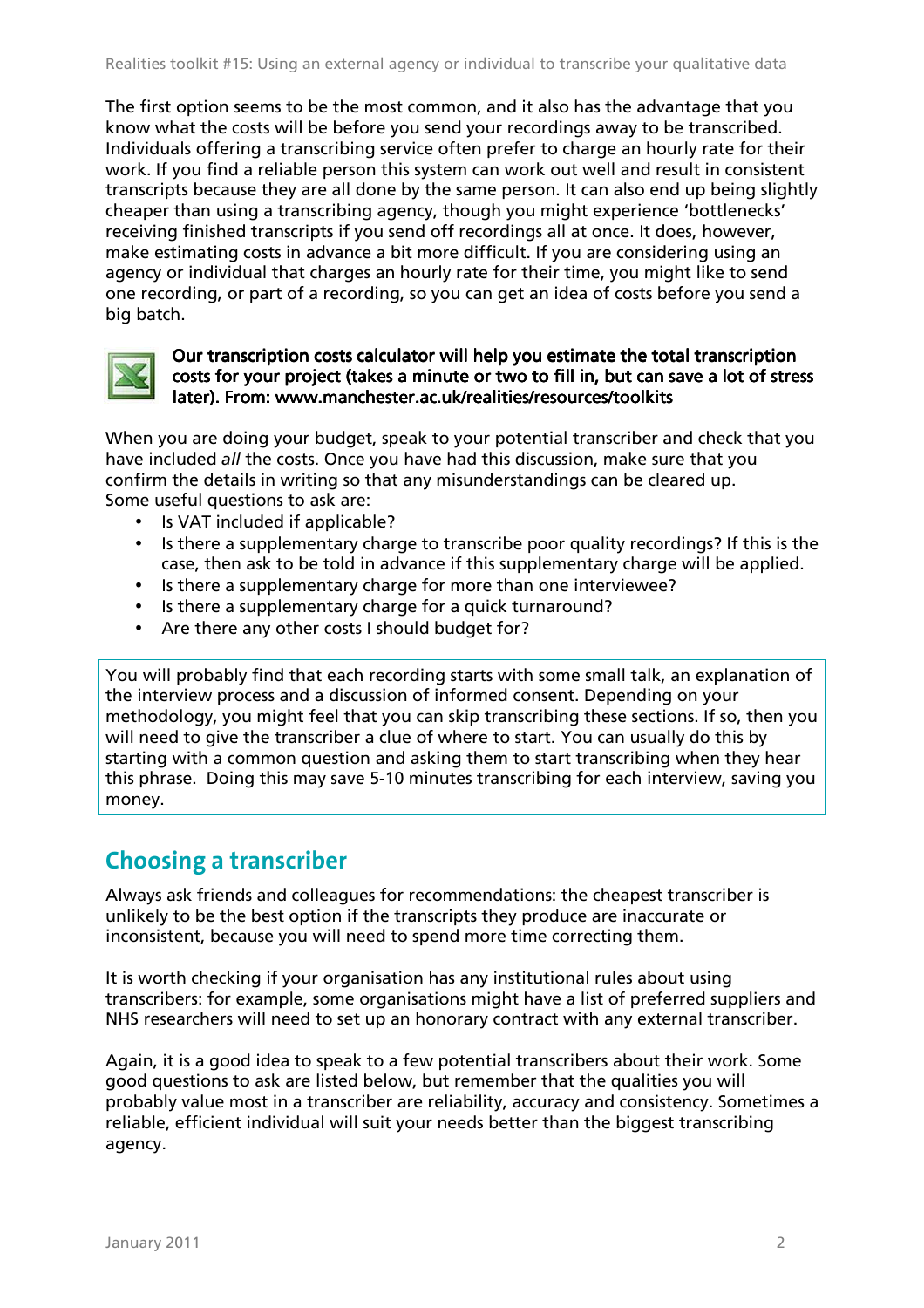- What system do they have for receiving recordings and returning transcripts? Many transcribers use a secure internet connection where you upload your recordings through a web page, and we find this convenient. Whatever system is used, make sure that you are satisfied about data security.
- How long will it take to return the finished transcript? Are there any busy periods where this will not apply? Some transcribers charge an extra fee for a quick turnaround or a low rate for less urgent transcripts.
- Can I send my own formatting quidelines? (See below for more on this.)
- What files can you accept? Most transcribers can accept a range of common audio file formats eg .mp3 .wav
- What kind of transcribing do you do already? Experience of transcribing research data may be useful.
- Who does the transcribing? If there are only one or two people involved this can help consistency and quality, though of course large agencies shouldn't be discounted because of this.

If your methodological approach means that you need your transcripts produced in a particular way, for example if you will be using conversation analysis, then you will need to find a transcriber experienced in this kind of work and you should expect to pay more.

When you have chosen a suitable person or organisation it is a good idea to send one recording for transcribing and wait to see the finished transcript before you send any more. This way you can check the turnaround time and the accuracy of the transcript.

#### **Managing the transcription process**

Setting up a good system to manage your recordings, transcripts and payments will make keeping track of the work easier and it should stop you getting into a real mess where you don't know which recordings you have sent off or whether you have enough money left to pay for all the transcribing you have ordered.

We find it helpful to log on a simple spreadsheet when recordings have been sent for transcribing, when the transcript has been returned, and when the work has been paid for. This should help you keep track of your recordings, and your budget. You can also add extra columns to this spreadsheet if you want to record whether you have checked/corrected/annotated/anonymised the returned transcript.

| Ref | Pseudonym | Recording<br>sent | <b>Transcript</b><br>returned | <b>Transcript</b><br>checked | Cost(f) | Paid? |
|-----|-----------|-------------------|-------------------------------|------------------------------|---------|-------|
| 001 | Linden    | 01/10/2010        | 12/10/2010                    | 15/10/2010                   | 96.40   | Yes   |
| 002 | Mary      | 01/10/2010        | 12/10/2010                    | 16/10/2010                   | 88.32   | Yes   |
| 003 | Hannah    | 05/10/2010        | 14/10/2010                    |                              | 84.12   |       |
| 004 | Steve     | 07/10/2010        |                               |                              |         |       |
| 005 | Janice    | 07/10/2010        |                               |                              |         |       |
|     |           |                   |                               |                              |         |       |
|     |           |                   |                               |                              |         |       |

Sample transcribing log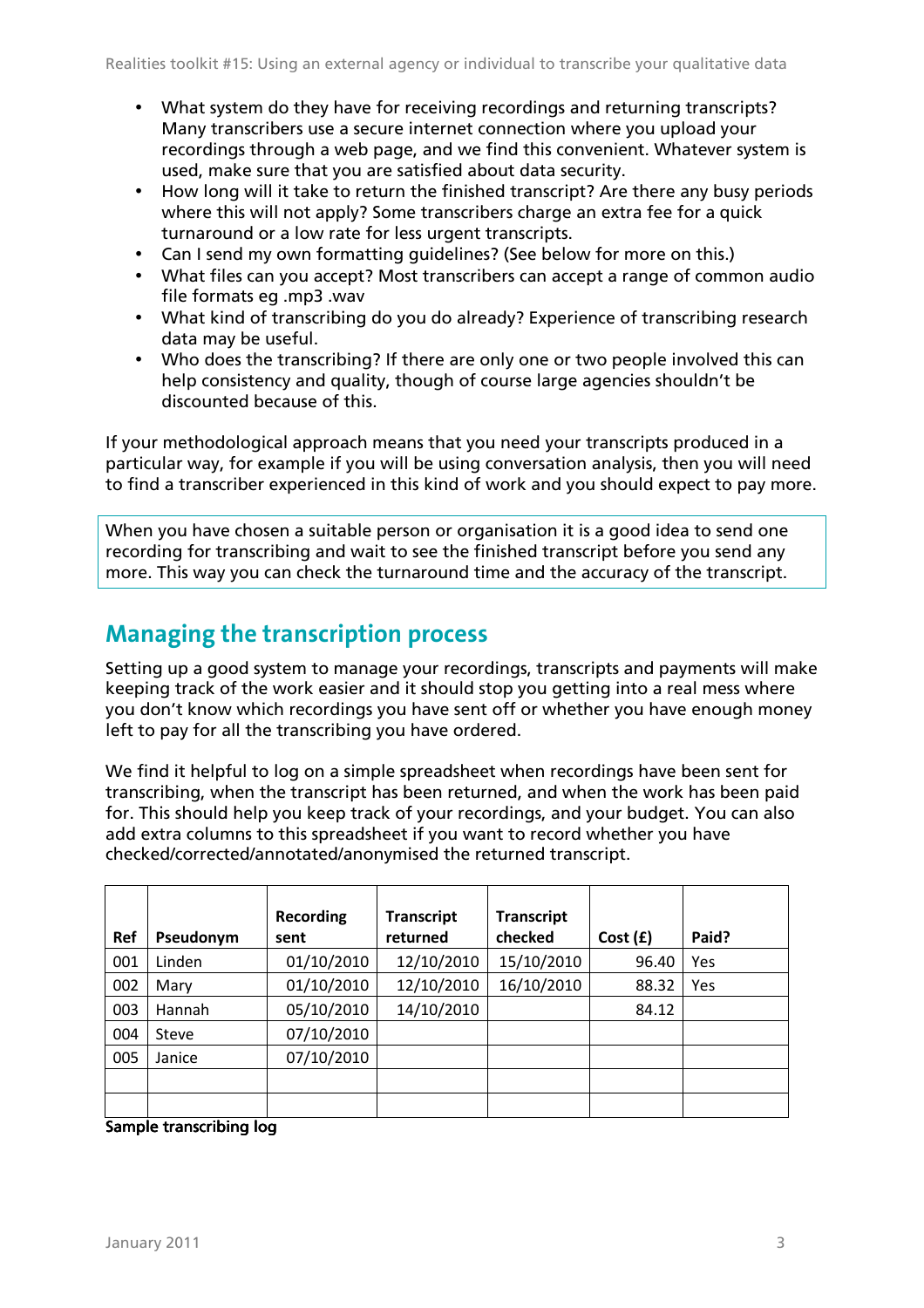If you send a lot of recordings for transcribing in one go, but particularly want one or two of them returned earlier, you can help your transcriber by letting them know which transcripts to prioritise.

#### **Improving transcript quality (I)**

It really is worth taking some time to think about ways that you can help your transcriber produce a good quality, accurate, transcript, because it will save you time checking and correcting it and it will make it easier for you to work with the transcripts when you are analysing them.

The first step is to produce the best possible quality recording so that it can be transcribed quickly and accurately. You don't have to be a professional sound engineer but half an hour experimenting with your equipment in similar conditions to your interviews/fieldwork will be time well spent.

For example, even small digital recorders will often have different setting for different situations eg dictation, conference or lecture and you can often boost recording quality just by picking the most appropriate of these predefined settings.



Using an external microphone plugged into your recorder can improve sound quality and if you are making recordings outside you might find that it helps to put a foam windshield over the microphone.

Choose as quiet a location as possible, and if the location is a bit noisy, put the microphone in the best position to pick up your interviewee's words even if it means that what you say might not record so well. (You are likely to prioritise what they say in your analysis, and it will usually be easier to fill in any unintelligible gaps in your side of the conversation than theirs.)

#### **Improving transcript quality (II)**

Another way to improve transcript quality is to give your transcriber clear instructions for formatting your transcript. Think about how you are going to work with the finished transcript and send as much information as you can to help the transcriber produce a document that most closely matches your end requirements.

Some of the questions to ask yourself when you are thinking about this are:

- Is there any information that you need at the beginning of every transcript, or on each page eg reference number, pseudonym, interview date or interview location?
- Will you be using any software eg Atlas.ti or Nvivo to help you analyse the data? If so, you might find that complicated formatting is best avoided (check the Help files of your chosen software for guidelines).
- Do you plan on archiving your data? If so, check which file formats and preferences the archive prefers and try and get the transcripts to match this as closely as possible. This will save you having to change file formats or document formatting before you send your data for archiving.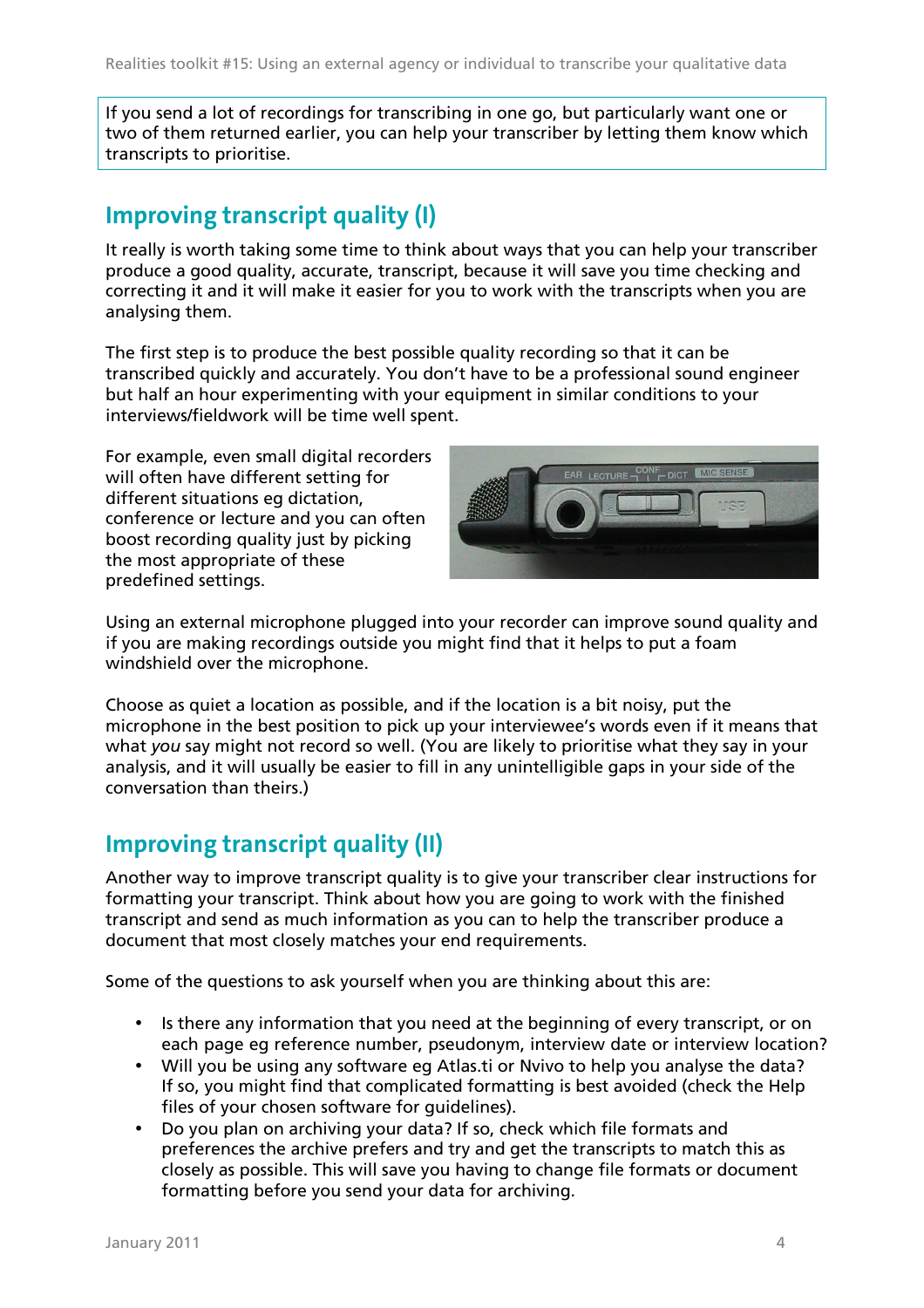- Do you want page numbers? Where?
- Do you want line numbers?
- How should the transcriber indicate a new speaker?
- How should the transcriber indicate when a speaker hesitates or makes a noise like "um" or "er"?
- How should they indicate laughter, jokes, or other information such as if the interviewee leaves the room or another person comes into the room?
- How faithful to the actual words spoken should the transcriber be? This will depend on the type of analysis you are planning but many researchers will want to specify that the transcripts do not correct slips or less than perfect grammar.
- How should the transcriber mark words or longer sections of the script that they can't understand? (A common way would be to note [unintelligible] and perhaps to include the exact point in the recording where this occurs eg [unintelligible 27:04].) It is likely that the researcher will be better able to work out what the missing word or phrase is than the transcriber, or be able to decide that the word is completely unfathomable but not vital for the analysis.

Write down all this information in one document and send it to your transcriber so they can refer to it when they are doing your transcripts. If you get the first few transcripts back and realise that you have missed something out, just re-write your instructions and send the new version to your transcriber. If it has been a while since you last sent a recording for transcribing, you might want to re-send your instructions.

You might find it useful to send your transcriber a glossary of words that aren't used much in everyday conversation but that do crop up in your interviews. You can include things like: jargon, local places, acronyms and abbreviations and slang – anything that might help the transcriber understand what is being said and therefore help them produce a more accurate transcript.

| <b>Term</b>                         | <b>Explanation</b>                                                                                             | <b>How to transcribe</b> |  |
|-------------------------------------|----------------------------------------------------------------------------------------------------------------|--------------------------|--|
| <b>NQT</b>                          | Newly qualified teacher                                                                                        | leave as it is           |  |
| Mr Cooke                            | Class teacher                                                                                                  | Mr Cooke                 |  |
| Mrs Palmer                          | Head teacher                                                                                                   | [head teacher]           |  |
| Chester's                           | Local chippy                                                                                                   | leave as it is           |  |
| On the star/standing on the<br>star | Children have to stand on the star<br>pattern outside the head teacher's<br>office when they have been naughty | leave as it is           |  |

Sample glossary table

#### **Ethical considerations**

Check that the transcribing process you have chosen fits with the ethical guidelines you have set out for yourself or that your organisation has set out for you. Make sure that your transcriber knows, understands, and can comply with these guidelines. In particular, check what processes they have for ensuring storing and deleting all copies of your files.

Even projects on everyday topics will sometimes produce data that you feel is particularly sensitive. If this happens, then you should consider whether you need to hold these recordings back for transcribing yourself in order to protect your participant.

Equally, think about your ethical responsibilities to your transcribers. If you have experience of transcribing interviews yourself, then you will know that the process of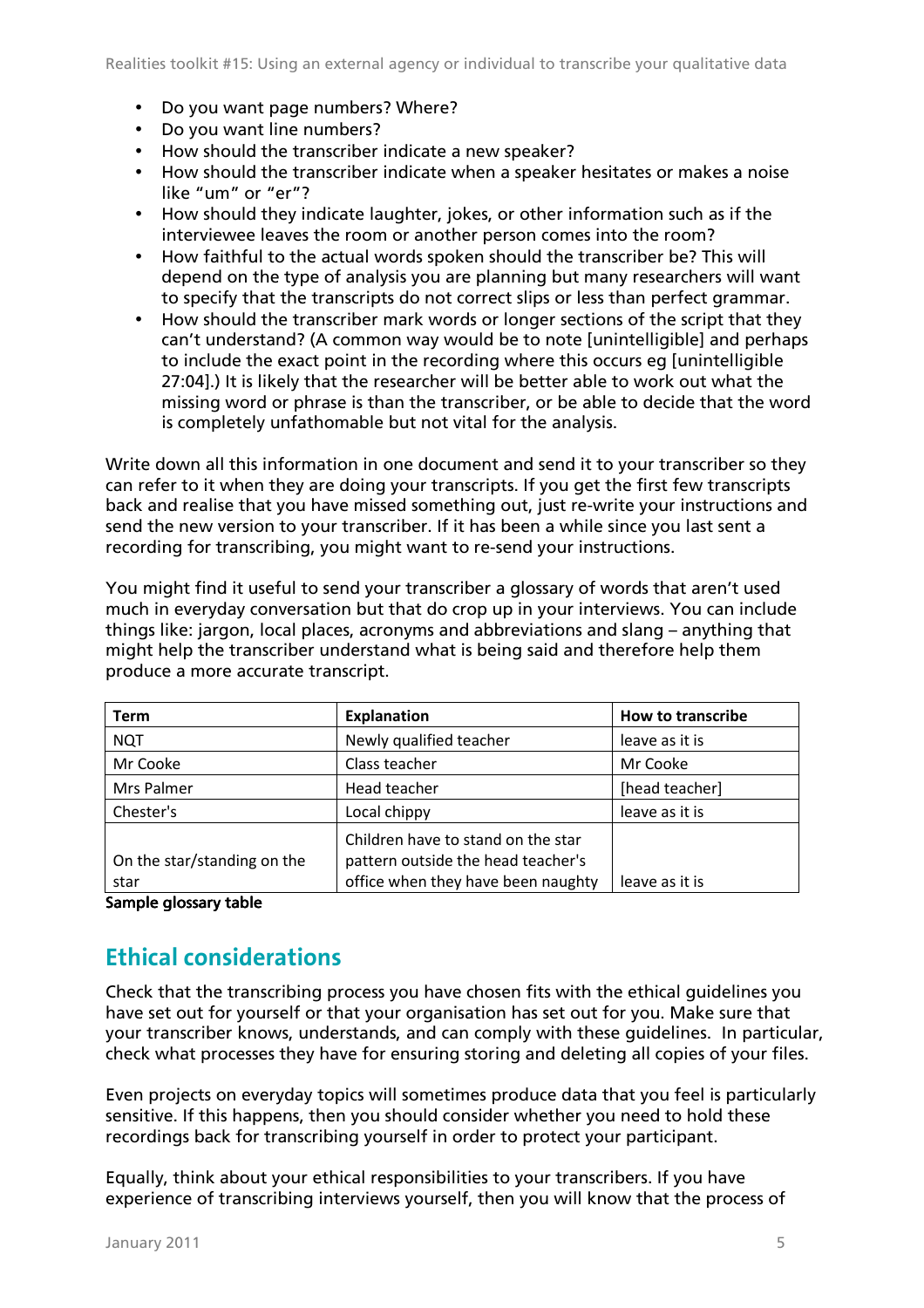listening intently to research interviews can be an emotional one, especially if they are about difficult or sensitive topics. Most transcribers are not paid megabucks and they are unlikely to receive special training or counselling to help them deal with the emotional impact of any distressing interviews. If you think this might apply to any of your recordings then think about calling your transcriber in advance to speak about it.

#### **Saving time checking and annotating transcripts**

Hopefully, some of the suggestions above have helped you find a good, accurate transcriber, produce high quality recordings and clearly formatted transcripts which will help cut down on the time it takes you to check through, correct, annotate and anonymise your transcripts.

Using a foot pedal while checking and annotating transcripts could save time and be more convenient, because it means that you can play, pause and rewind the recording without taking your fingers off the computer keyboard.



The amount and type of work you do on your transcripts when they have been sent back to you will depend on the methodology you are using, but most researchers will listen to the original recording while checking it against the transcript to correct any errors in the transcription. Even very good transcribers will make the odd mistake, or not be able to pick up every word on the recording. You will also need to fill in any gaps that the transcriber has marked [unintelligible] (if you can!). You might also want to add in extra information to help your analysis, for instance, describing things the participants did that don't appear in the transcript because they aren't verbalised.

Feedback welcome! If you have any comments on this toolkit or if you can tell us how you have used it in your research or teaching please do drop us a line at realities@manchester.ac.uk and let us know.



Join our email newslist for updates on our toolkits, events and other activities: www.manchester.ac.uk/realities/aboutus/newslist



Realities is part of the National Centre for Research Methods, which aims to improve research methods across the UK social science community. We are based in the Morgan Centre for the Study of Relationships and Personal Life at the University of Manchester.